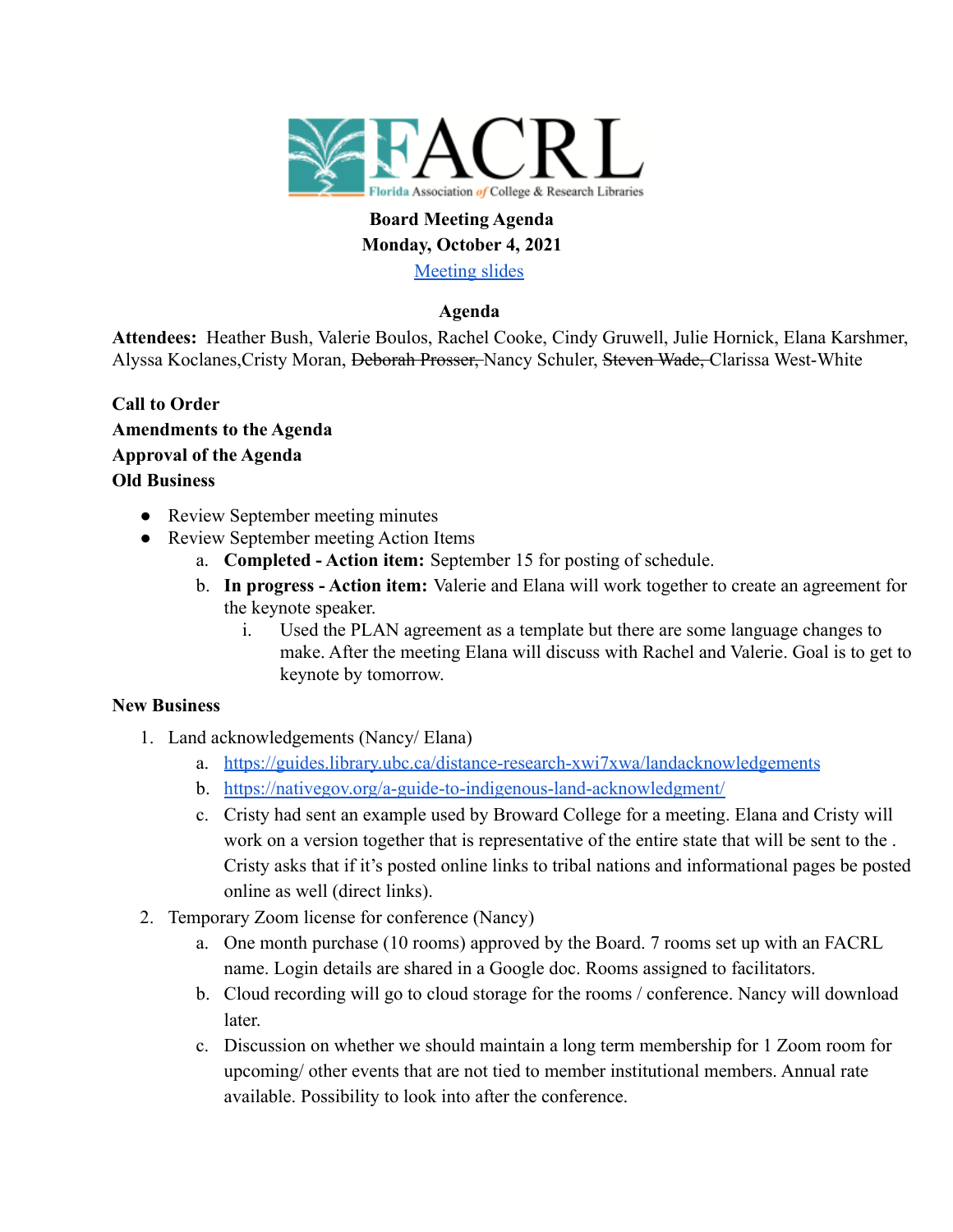- d. Moderators are members of the Logistics and Programming Committee and Board members. Met on Friday. An additional moderator is requested as a backup.
- 3. Proposed scholarship winners review (Julie)
	- a. PDFs of applications selected as winners were attached to the agenda email last Thursday. Approval requested by committee chair (Ava). No objections made by the Board members. Winners selected approved.
	- b. Will be shared at the conference. Discussion about possibly sharing on the website after the conference. Julie will check with committee to make sure they don't have any objection to it.
- 4. Conference plan and update (Nancy)
	- a. General schedule, zoom rooms, and additional platforms
		- i. Nancy will send email tomorrow with instructions and reminders to participants.
		- ii. Discussion on how to send the rooms and program links. Last year was easily updated and accessed by hidden direct links. Nancy will create a page and share with Board via email so we can all test it out. Alyssa recommended using last year's hidden page as a template (should still be live).
		- iii. Post-conference survey discussion. Alyssa mentions that last year's survey was available in the Google Drive and we can use last year's as a copy/ model. Elana has asked the survey be sent to Board for review.
	- b. Registrations and sponsorships to date
		- i. 109 registrants with 10 days remaining till conference.
	- c. Opening remarks items to include
		- i. Slides from FACRL 2020 conference Need to be updated. Elana will update with land acknowledgement and current info and send it out next week. Nancy would like to explain acronym (IDEA) as questions have already arisen about it, contributions/ donations offer available to members for potential to cover registration fees... Elana requests any resources, ideas, links to be sent to her for adding to the conference slides before the end of the week.
		- ii. Input on land acknowledgements
	- d. 3 sponsorships now put on websites.
	- e. Coffee breaks scheduled throughout the conference. Discussion on ideas for those coffee breaks like scripted questions, polls, etc. or if we should leave them open. Nancy requests anyone send her ideas for those periods.
	- f. Plan to touch base for President's Program via email Julie, Elana, Cristy, Rachel.

# **Officer/Liaison Reports**

- 1. President Elana Karshmer
	- a. NA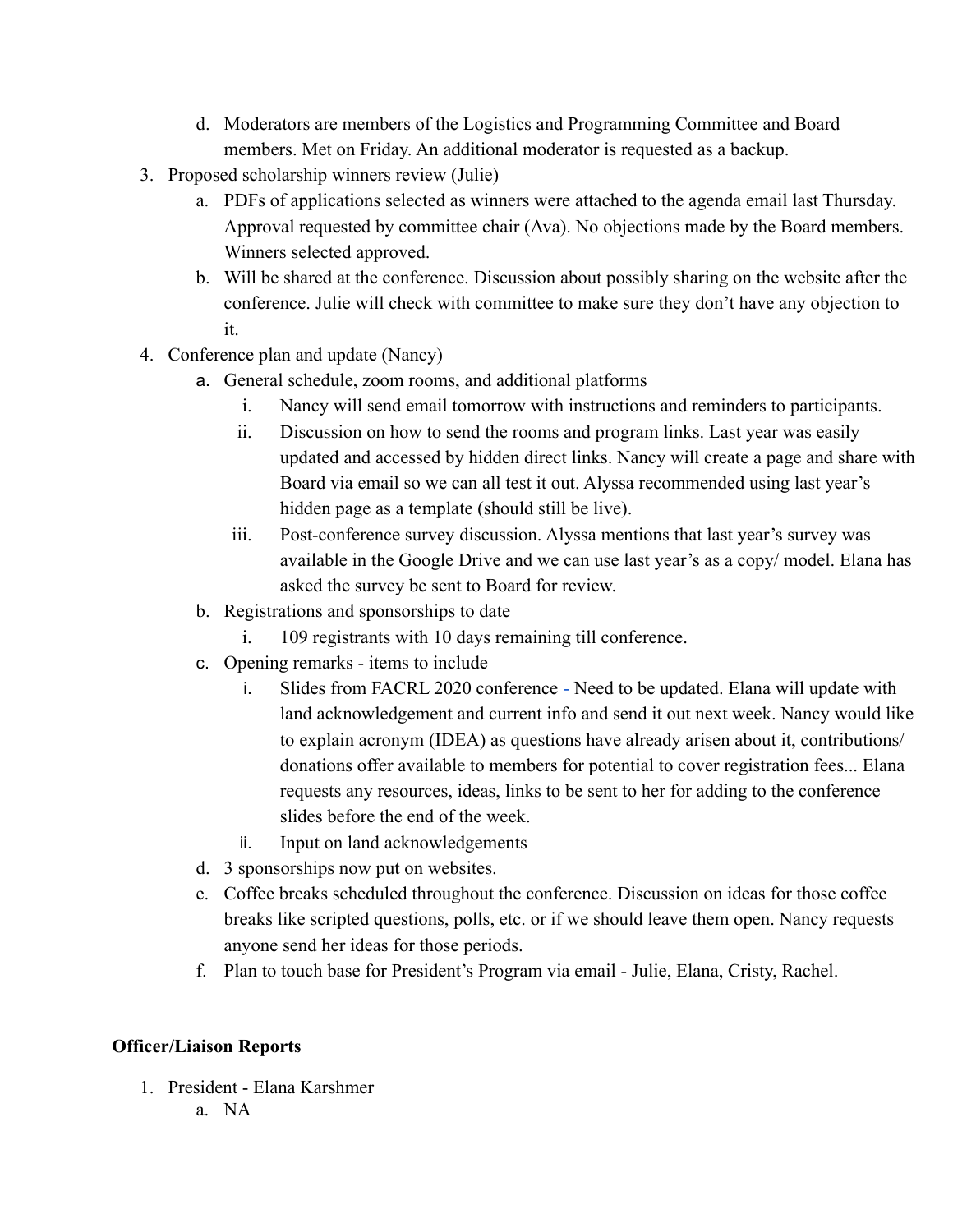- 2. President-elect Rachel Cooke
	- a. NA
- 3. Past-President Alyssa Koclanes
	- a. NA
- 4. Secretary Cristy Moran
	- a. NA
- 5. Treasurer Valerie Boulos
	- a. Current funds \$20,209 scholarship winners and keynote speaker fees haven't been paid out yet.
	- b. Poster sessions, Zoom, Crowdpur were additional expenses.
	- c. Unless we get additional sponsorship we're running a deficit for the conference but our expenses have been very low and the Board agreed to all the costs to support since our expenses were very low.
	- d. Several previous sponsors have responded to Valerie that they cannot sponsor this year.
- 6. Communication Manager Nancy Schuler
	- a. NA
- 7. Legislative Deborah Prosser
	- a. NA

# **Committee Reports**

- 1. Membership Heather Bush
	- a. Would like to request an updated membership list from ACRL. Elana agrees.
- 2. Marketing and Communications Nancy Schuler
	- a. NA
- 3. Nominations Alyssa Koclanes
	- a. Next month we'll be finalizing bylaws and after that we'll open nominations.
- 4. Programming Rachel Cooke
	- a. Wrapped up FACRL/FLA webinar series and may do that again.
	- b. Turned down FLA preconference 2022.
- 5. Conference Program Clarissa West-White
	- a. Has been working with Nancy to have conference run smoothly.
- 6. Sponsorship Valerie Boulos
	- a. WoltersKluwer agreed to pay for poster session platform.
	- b. EBSCO paid for a lunch and learn session. Nancy has been in contact.
	- c. Gale put in a sponsorship. Listed on the website but not linked to a specific session. Put in for a general sponsorship.
	- d. A sponsor asked if our sponsorship page could link to vendor content (link to their website, a video promo, etc.). We will link from a sponsorship logo to a page they provide to Valerie or Nancy and/or add language as provided (EBSCO)
- 7. Scholarship Julie Hornick
	- a. NA
- 8. Virtual Conference Logistics Nancy Schuler
	- a. NA